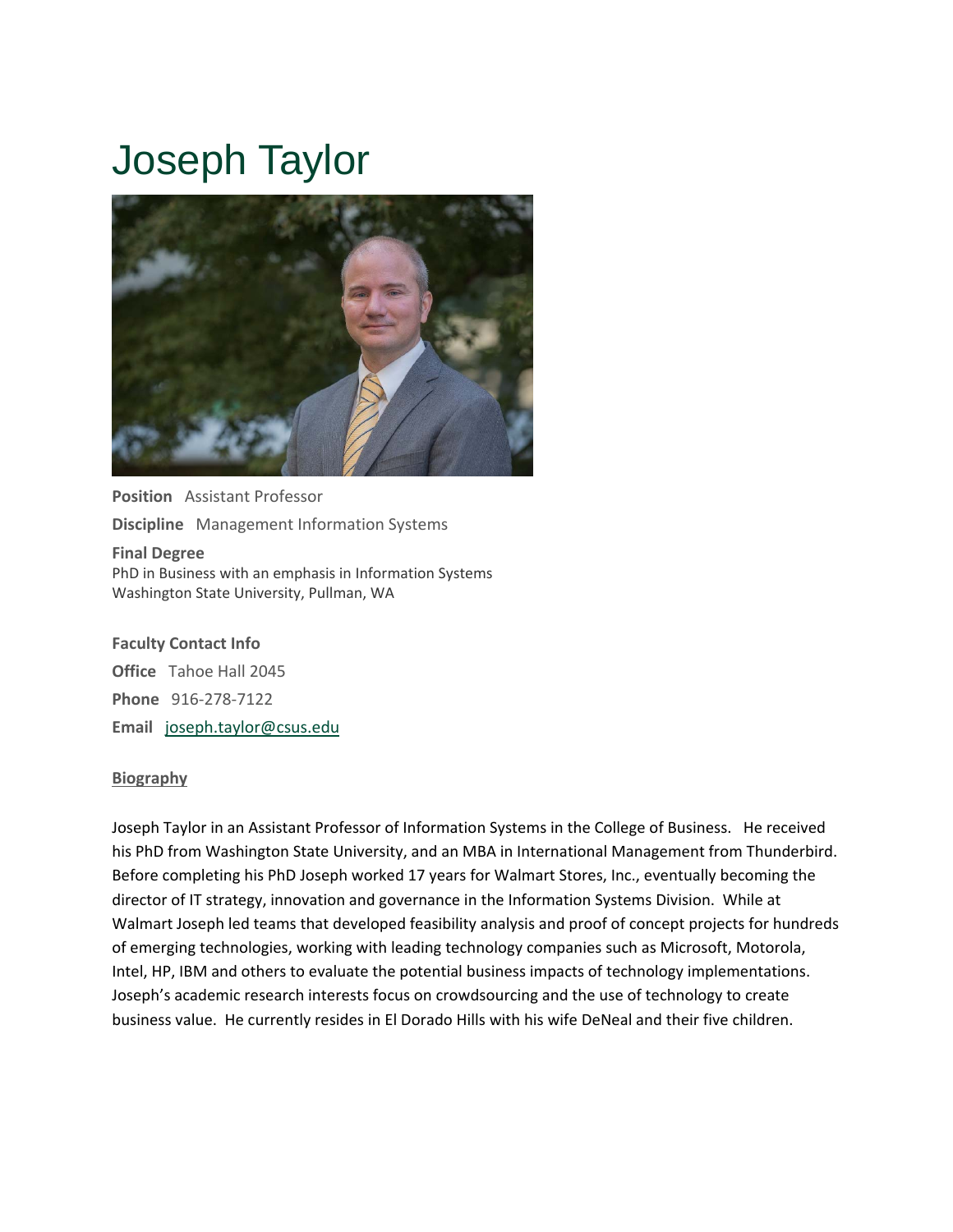## **Areas of Interests**

**Teaching:** Management of Information Systems, Business Analytics, Data Management, Project Management

**Research:** Crowdsourcing, Big Data and Analytics, Technology impacts on firm performance **Consulting:** IT Strategy and Innovation, Governance and Enterprise Architecture. IT Application Delivery and Crowdsourcing, Big Data and Analytics, Entrepreneurship, Project Management

## **Faculty Scholarship**

## **Journal Publications**

- Nithithanatchipnnapat, B., Taylor, J., Joshi, K., Weiss, M. A Review of Community of Practice in Organizations: Key Findings and Emerging Themes, **Journal of Organizational Computing and Electronic Commerce**, 2016
- Brooks, S., Taylor, J. Digital Learning Platforms in support of Online Classes, A Comparative Analysis, **Journal of Business Education**, 2016
- Taylor, J. Going Public: Using the Cloud to Improve Project Delivery, **Information Systems Management**, 2017
- Taylor, J., Vithayathil, J., Yim, D. Are Corporate Social Responsibility (CSR) Initiatives such as Sustainable Development and Environmental Policies Value‐Enhancing or Window Dressing?, **Corporate Social Responsibility and Environmental Management**, 2018
- Taylor, J. Vithayathil, J. Who delivers the bigger bang for the buck: CMO or CIO**?, Journal of Strategic Information Systems**, 2018
- Taylor, J., Joshi, K. Understanding and Taking Advantage of the GIG Economy: Insights for IT Leaders from the IT Crowdsourcing Workforce, **Management Information Systems Quarterly Executive**, 2018
- Taylor, J. Joshi, K. Joining the Crowd: The Career Anchors of Information Technology Workers Participating in Crowdsourcing, **Information Systems Journal**, 2019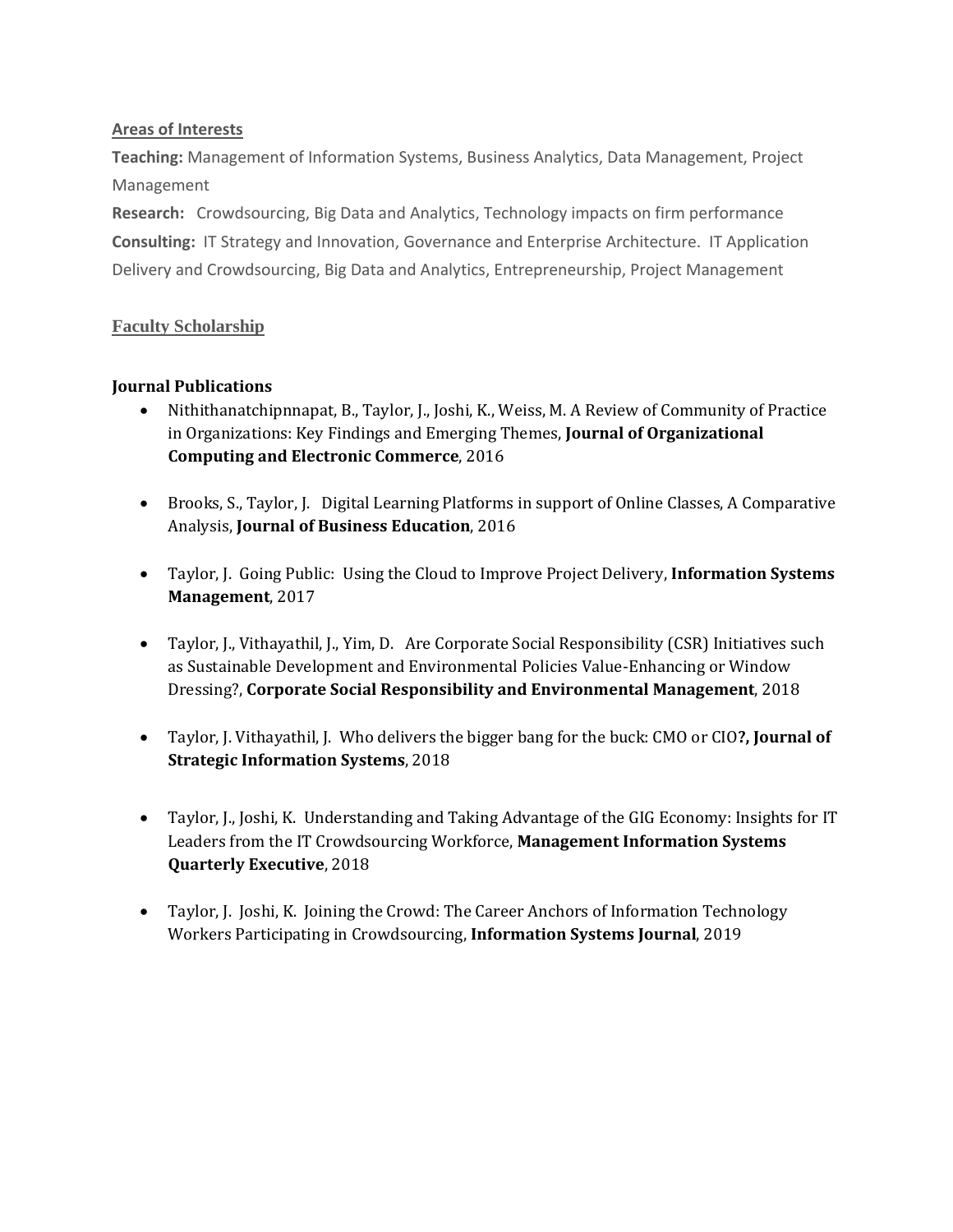### **Conference Papers**

- Taylor, J. Stone, C. "Use of Consumer Grade Devices to meet Enterprise Needs." The Consumer Goods Forum Operational Excellence Conference. Paris, FR, November 2012. [Invited]
- Taylor, J., Vithayathil, J., Sahaym, A. "*Do Powerful Technology Leaders Make a Difference in Firm Performance*." Proceedings of the HICSS 2015. Koloa, HI, January 2015. [Reviewed]
- Taylor, J. *"Crowdsourcing IT Work: A Three‐Fold Perspective from the Workers, Buyers, and Platform Providers"* SIGMIS‐CPR '15 Proceedings of the 2015 ACM SIGMIS Conference on Computers and People Research , Newport Beach, CA [Reviewed]
- Taylor, J. Doctoral Consortium Proposal: *Dissertation research: Crowdsourcing IT Work: A Three‐Fold Perspective from the Workers, Buyers, and Platform Providers* Academy of Management OCIS Doctoral Consortium, Vancouver, Canada [Reviewed]
- Taylor, J. *"Powerful Technology Leadership and Growing the Top Line."* Proceedings of the AMCIS 2015 Puerto Rico August 2015. [Reviewed]
- Taylor, J. Doctoral Consortium Proposal: *Dissertation research: Crowdsourcing IT Work: A Three‐Fold Perspective from the Workers, Buyers, and Platform Providers* ICIS Doctoral consortium, Fort Worth, TX, 2015[Reviewed]
- Osiri, K., Taylor, J., Cullen, J. *Boots on the Ground: Innovation Efficiency and Foreign Investment in R&D,* Academy of International Business West Conference Seattle, WA, 2015 [Reviewed]
- Unnikrishnan, P., Taylor, J. *"Virtual Social Interaction – An online Model to Improve Retention Rates in Voluntary Professional Associations."* Proceedings of the AMCIS 2016 San Diego August 2016. [Reviewed]
- Unnikrishnan, P., Taylor, J. *"Finding Common Interests: Using Social Media to boost Retention in Voluntary Professional Associations."* IT Project Management Workshop of ICIS 2016, Dublin, Ireland. [Reviewed]
- Taylor, J., Vithayathil, J., Yim, D.. *"Doing Good for Whom? An Empirical Investigation of Corporate Social Responsibility and Firm Performance"* SIGGreen Workshop of ICIS 2016, Dublin, Ireland. [Reviewed]
- Taylor, J. Joshi, KD, Building a Career: Job Crafting through IT Crowdsourcing